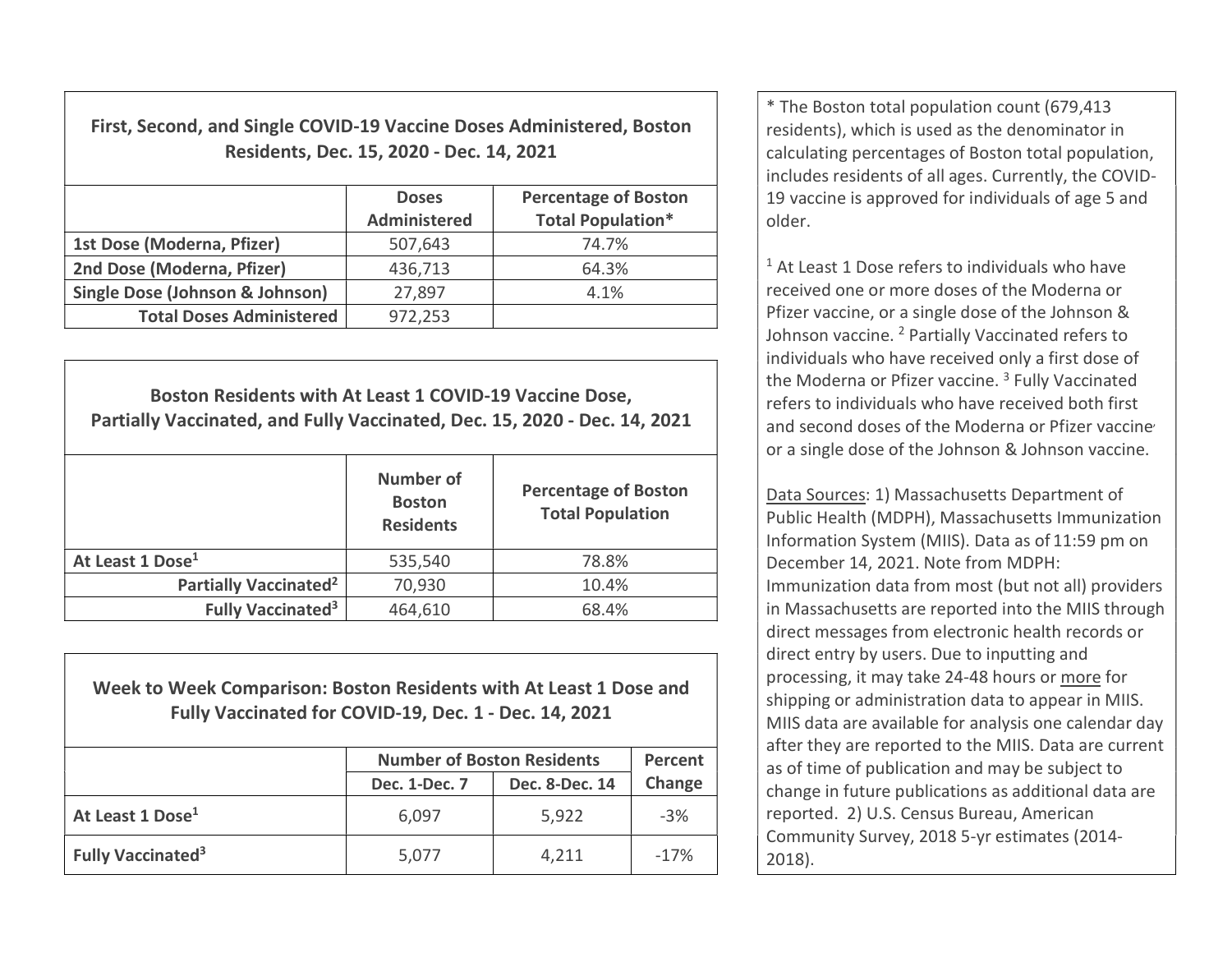

\* Total number of individuals receiving their initial dose in the 10-week period.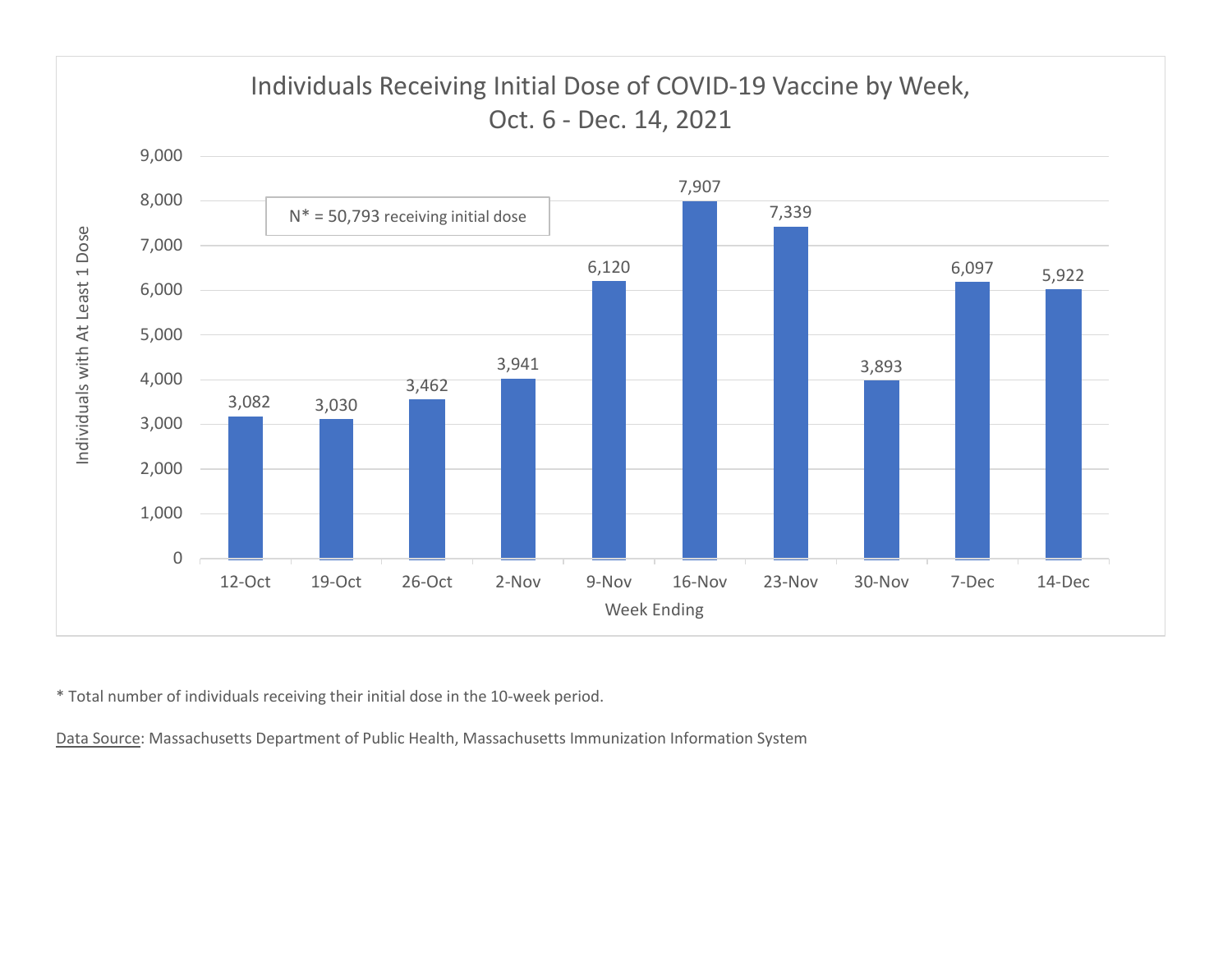

\* Total number of individuals receiving their final dose in the 10-week period.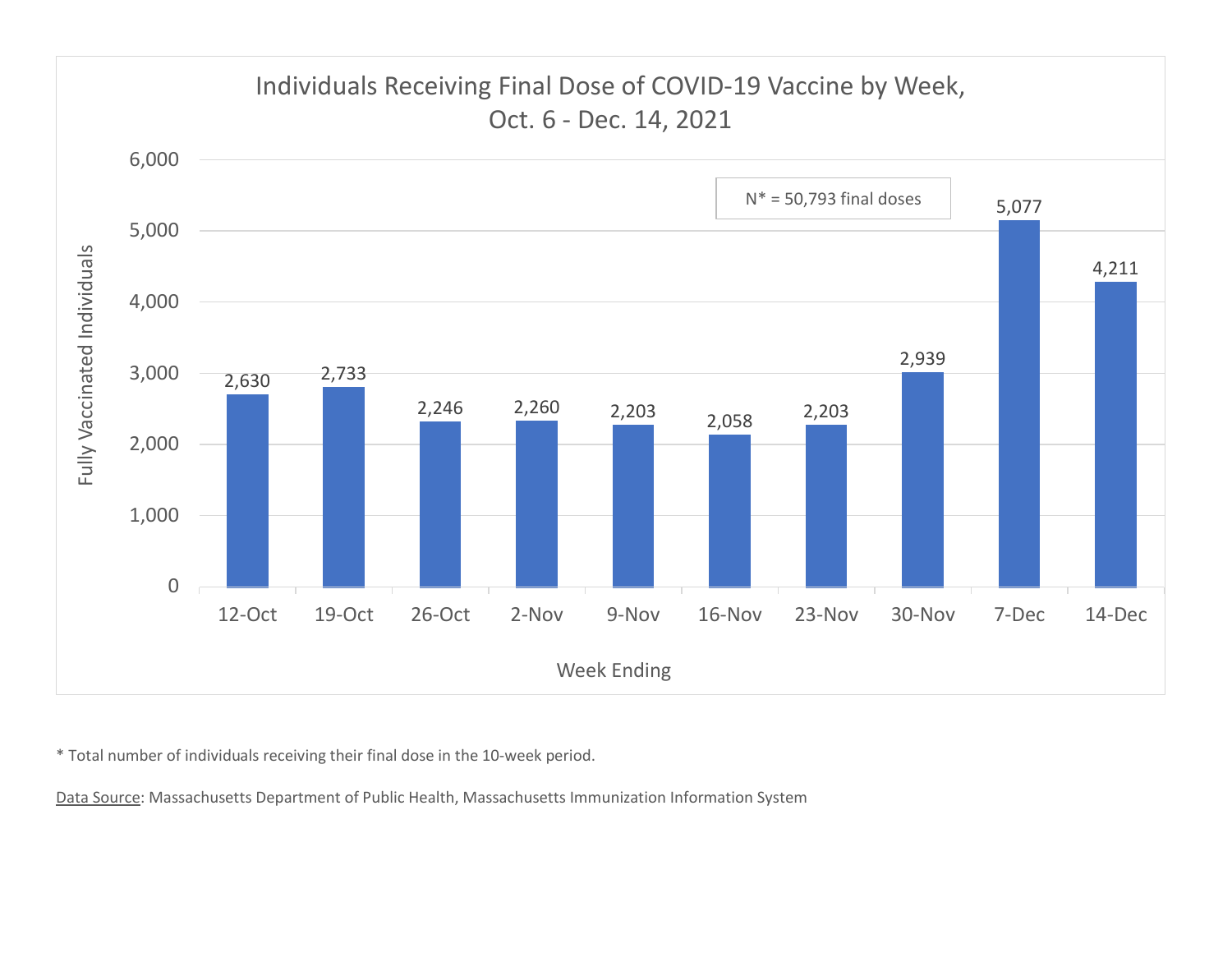

\* Varies from Total N of Individuals with At Least 1 Dose (535,540) due to missing age data for 7 individuals.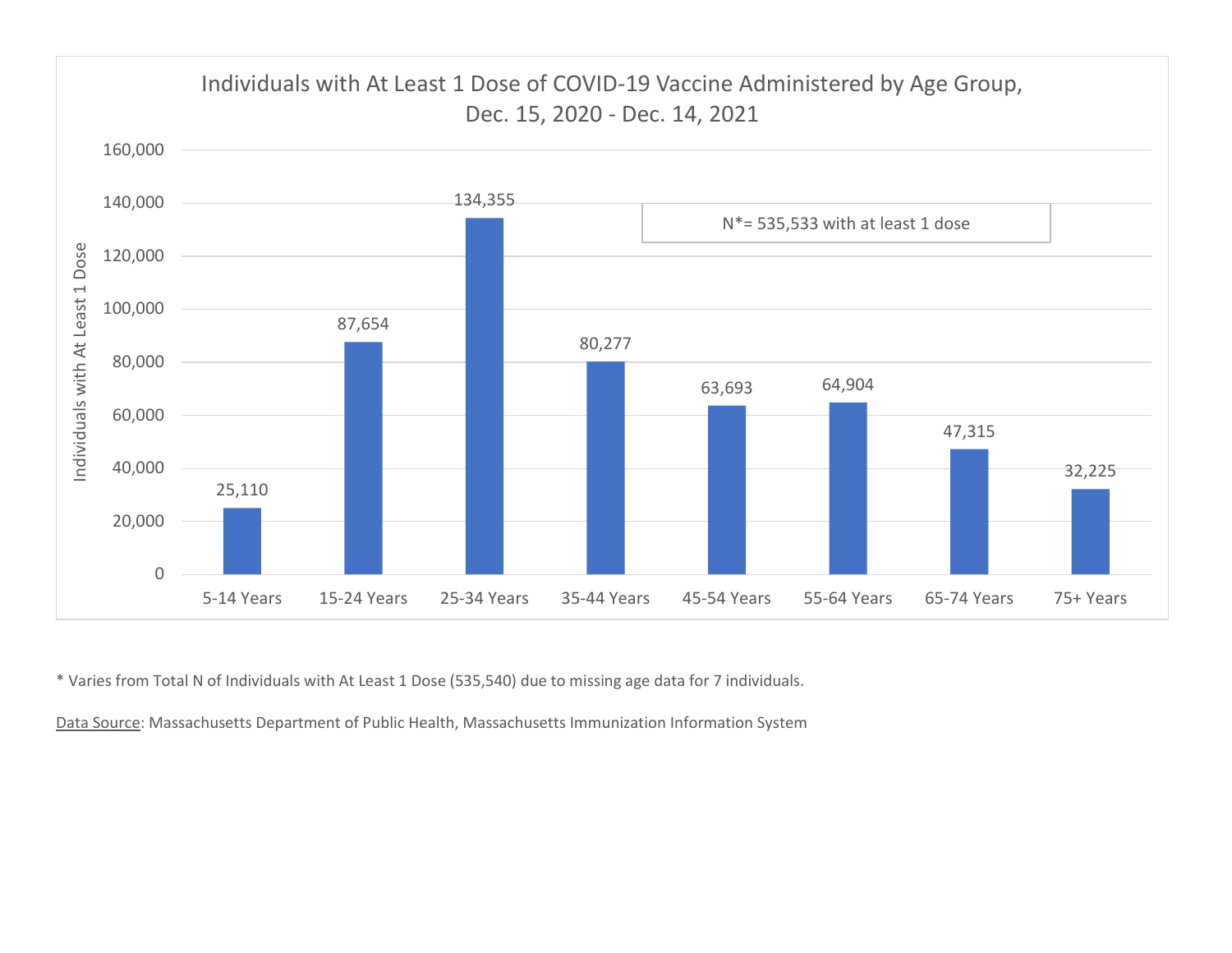

\* Varies from Total N of Individuals with At Least 1 Dose (535,540) due to missing age data for 7 individuals.

In accordance with CDC practices, BPHC has capped the percent of population coverage metrics at 99.9%. These metrics could be greater than 99.9% for multiple reasons, including census denominator data not including all individuals that currently reside in the county (e.g., part time residents) or potential data reporting errors. Estimates may change as new data are made available.

Percentage of overall Boston population with at least 1 dose = 78.8%.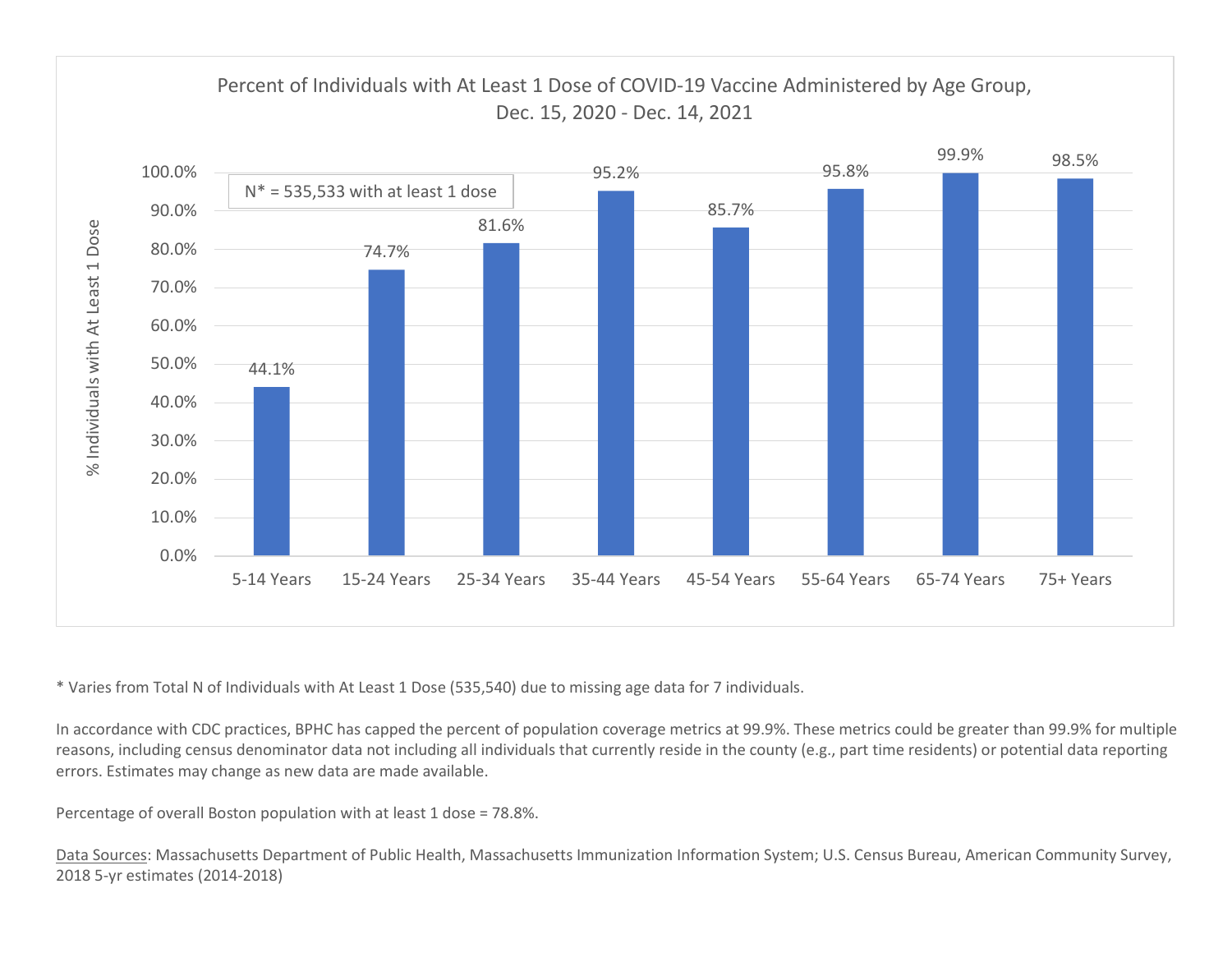

\* Varies from Total N of Fully Vaccinated Individuals (464,610) due to missing age data for 4 individuals.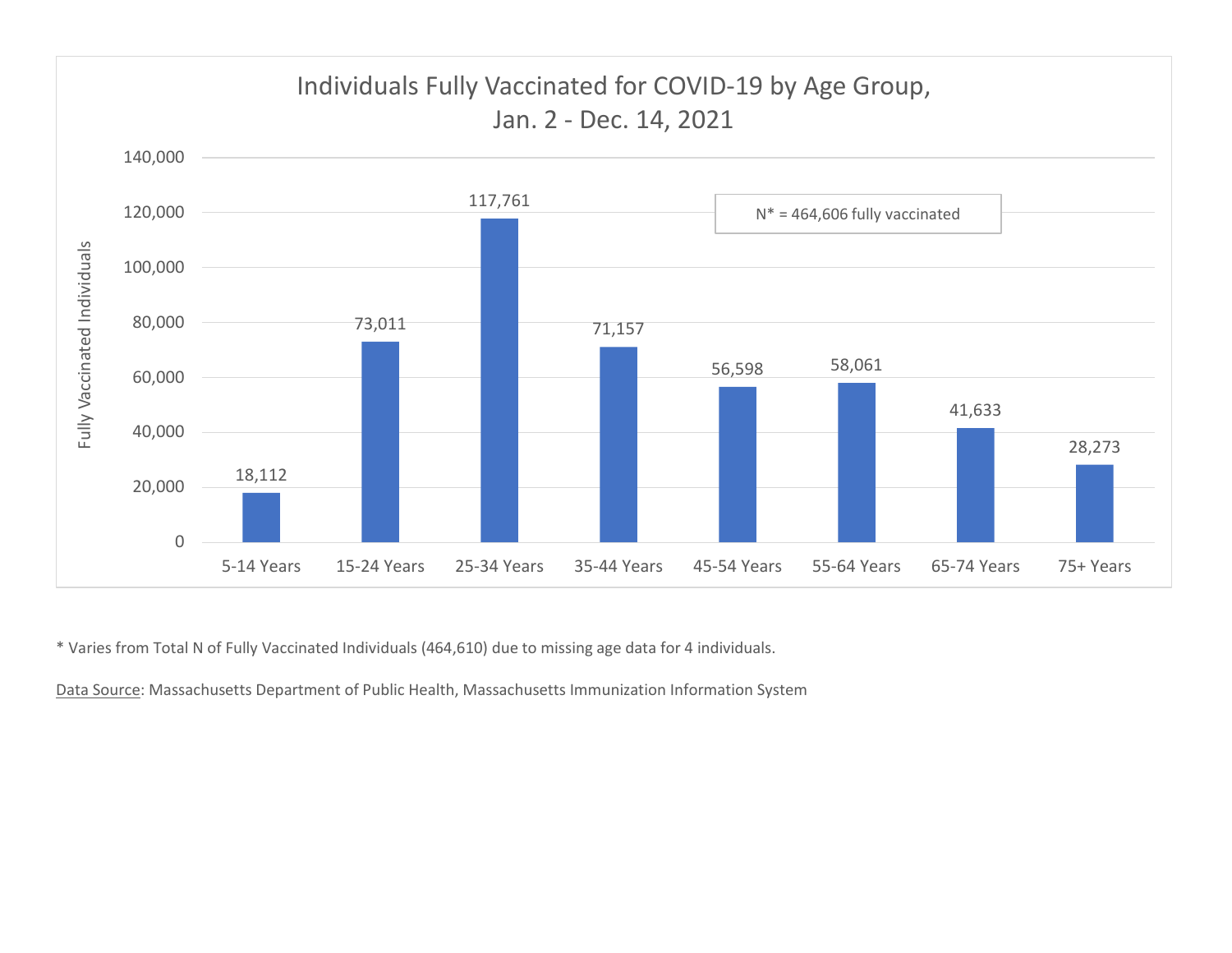

\* Varies from Total N of Fully Vaccinated Individuals (464,610) due to missing age data for 4 individuals.

Percentage of overall Boston population fully vaccinated = 68.4%.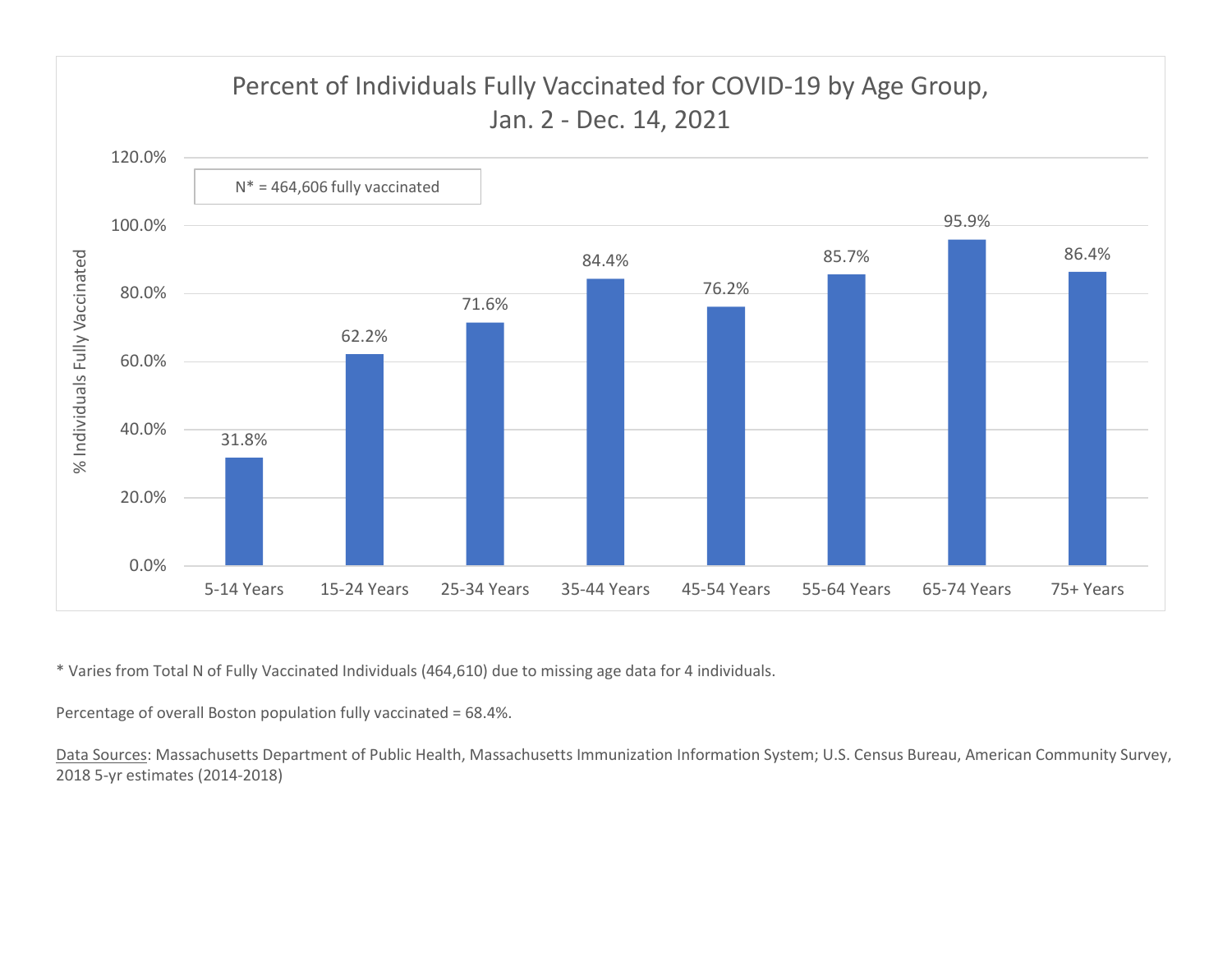# Individuals with At Least 1 Dose of COVID-19 Vaccine Administered by



Asian/PI = Asian, Native Hawaiian, and Pacific Islander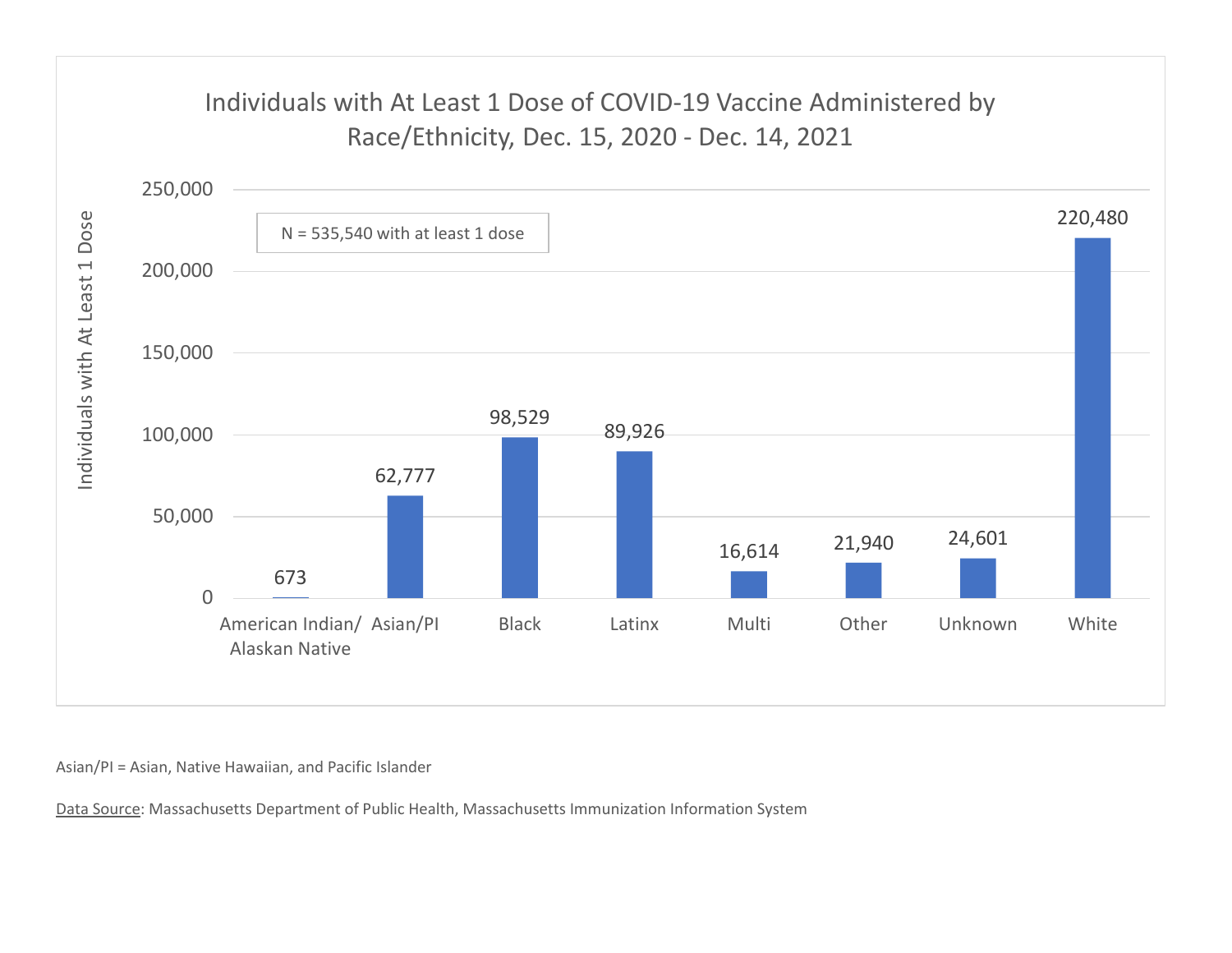

#### Asian/PI = Asian, Native Hawaiian, and Pacific Islander

\* Varies from Total N of Individuals with At Least 1 Dose (535,540) because data for residents who identify as Multiracial, Other, or Unknown are not included in this chart due to lack of comparable population data.

Percentage of overall Boston population with at least 1 dose = 78.8%.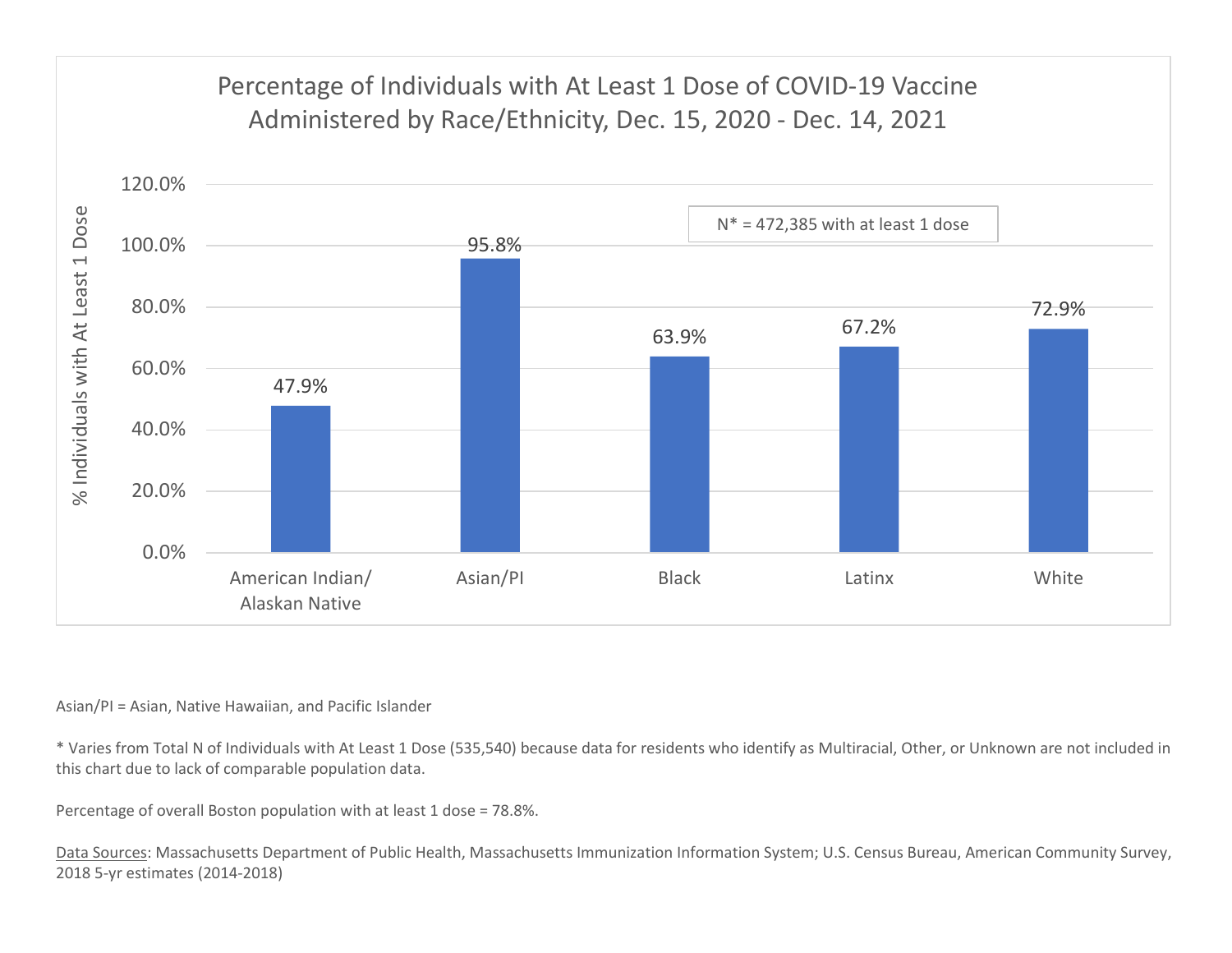![](_page_9_Figure_0.jpeg)

Asian/PI = Asian, Native Hawaiian, and Pacific Islander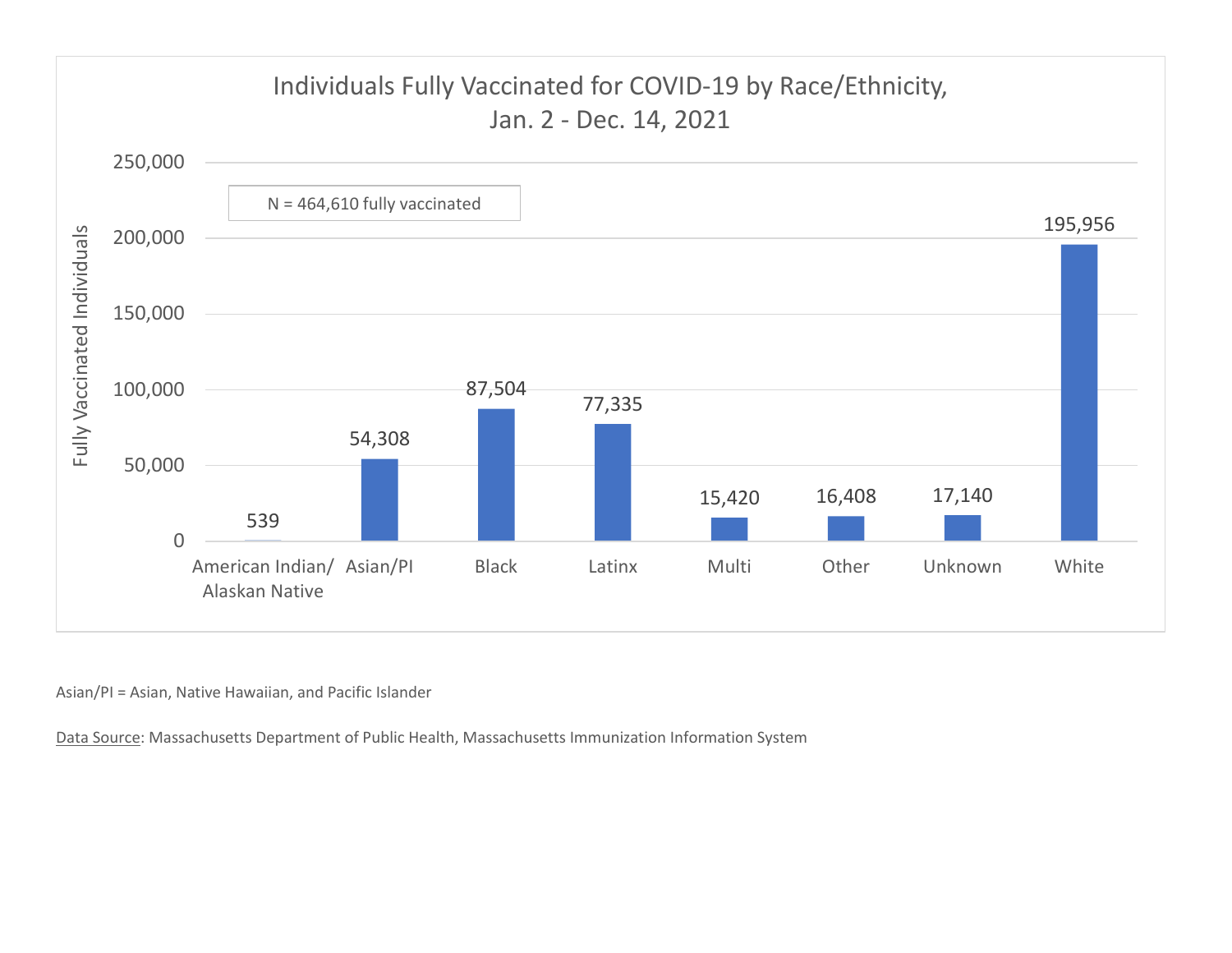![](_page_10_Figure_0.jpeg)

### Asian/PI = Asian, Native Hawaiian, and Pacific Islander

\* Varies from Total N of Fully Vaccinated Individuals (464,610) because data for residents who identify as Multiracial, Other, or Unknown are not included in this chart due to lack of comparable population data.

Percentage of overall Boston population fully vaccinated = 68.4%.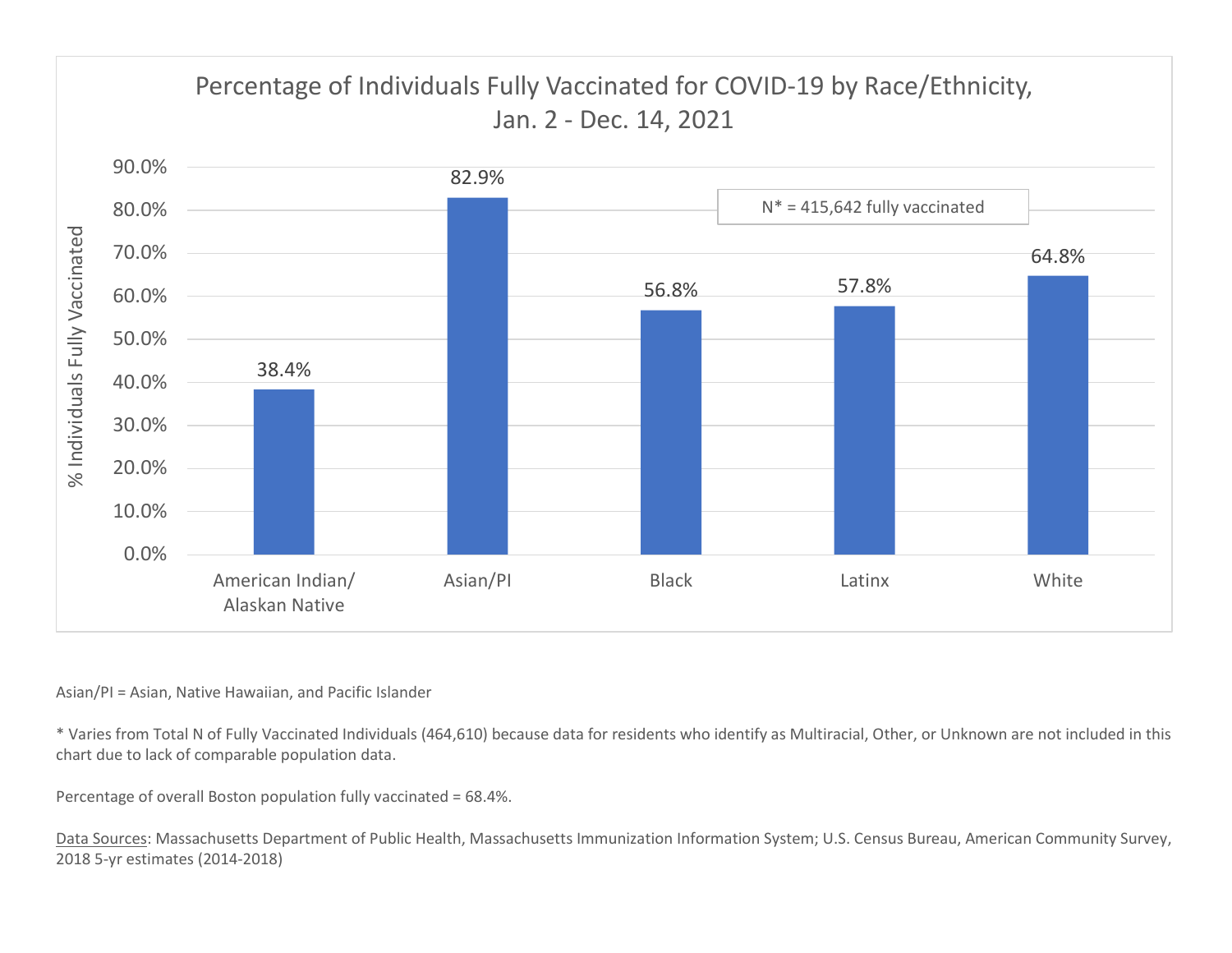![](_page_11_Figure_0.jpeg)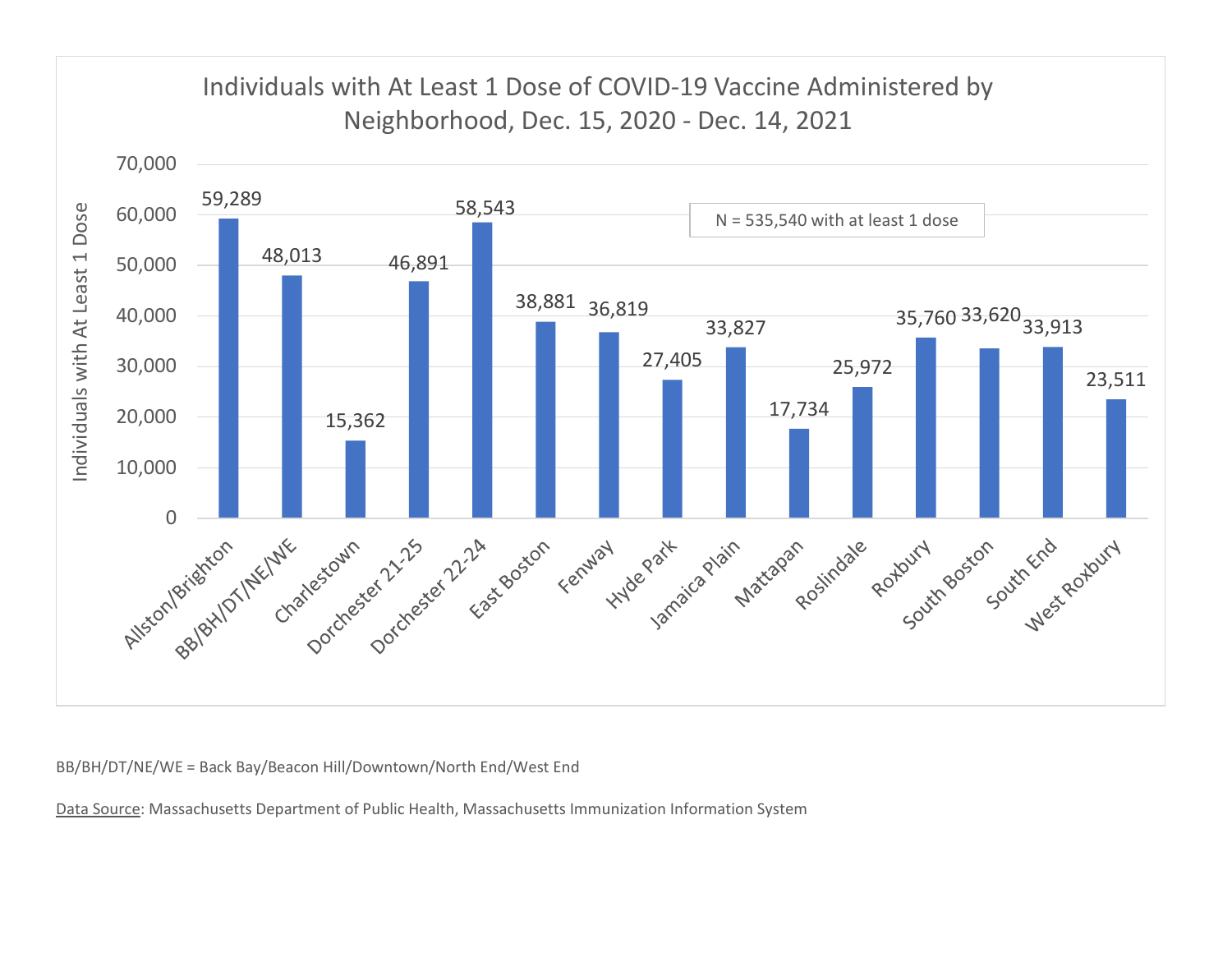![](_page_12_Figure_0.jpeg)

Percentage of overall Boston population with at least 1 dose = 78.8%.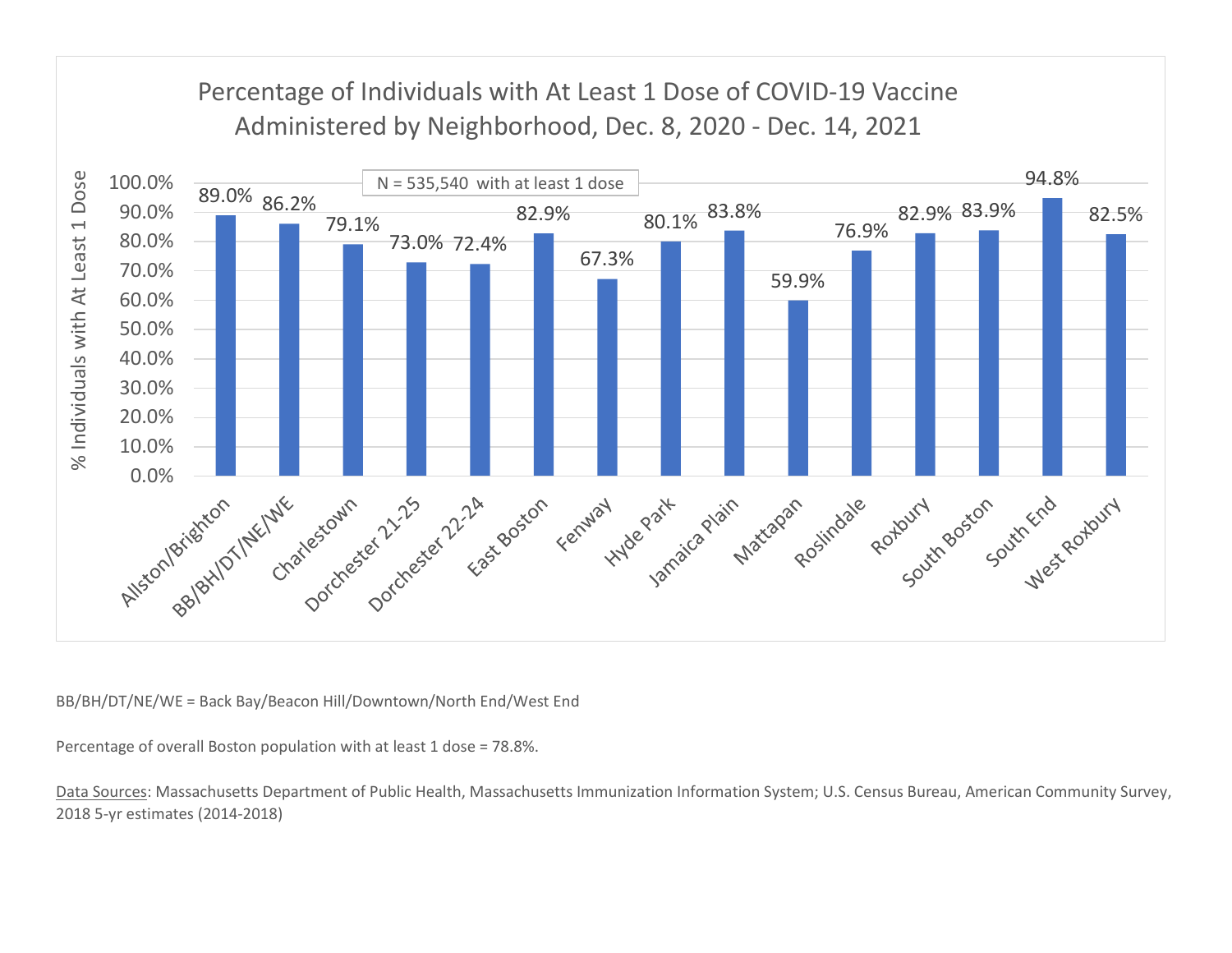![](_page_13_Figure_0.jpeg)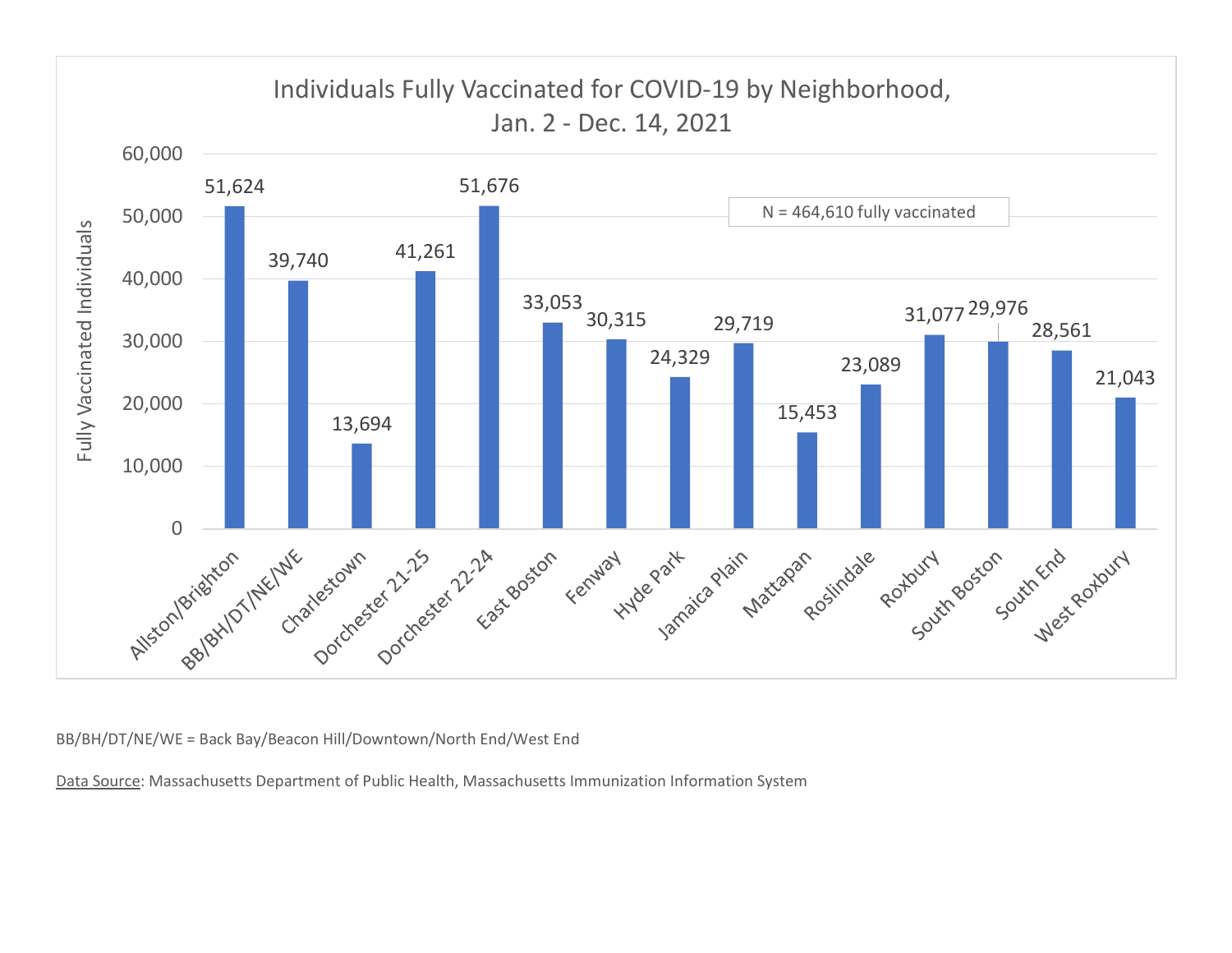![](_page_14_Figure_0.jpeg)

Percentage of overall Boston population fully vaccinated = 68.4%.